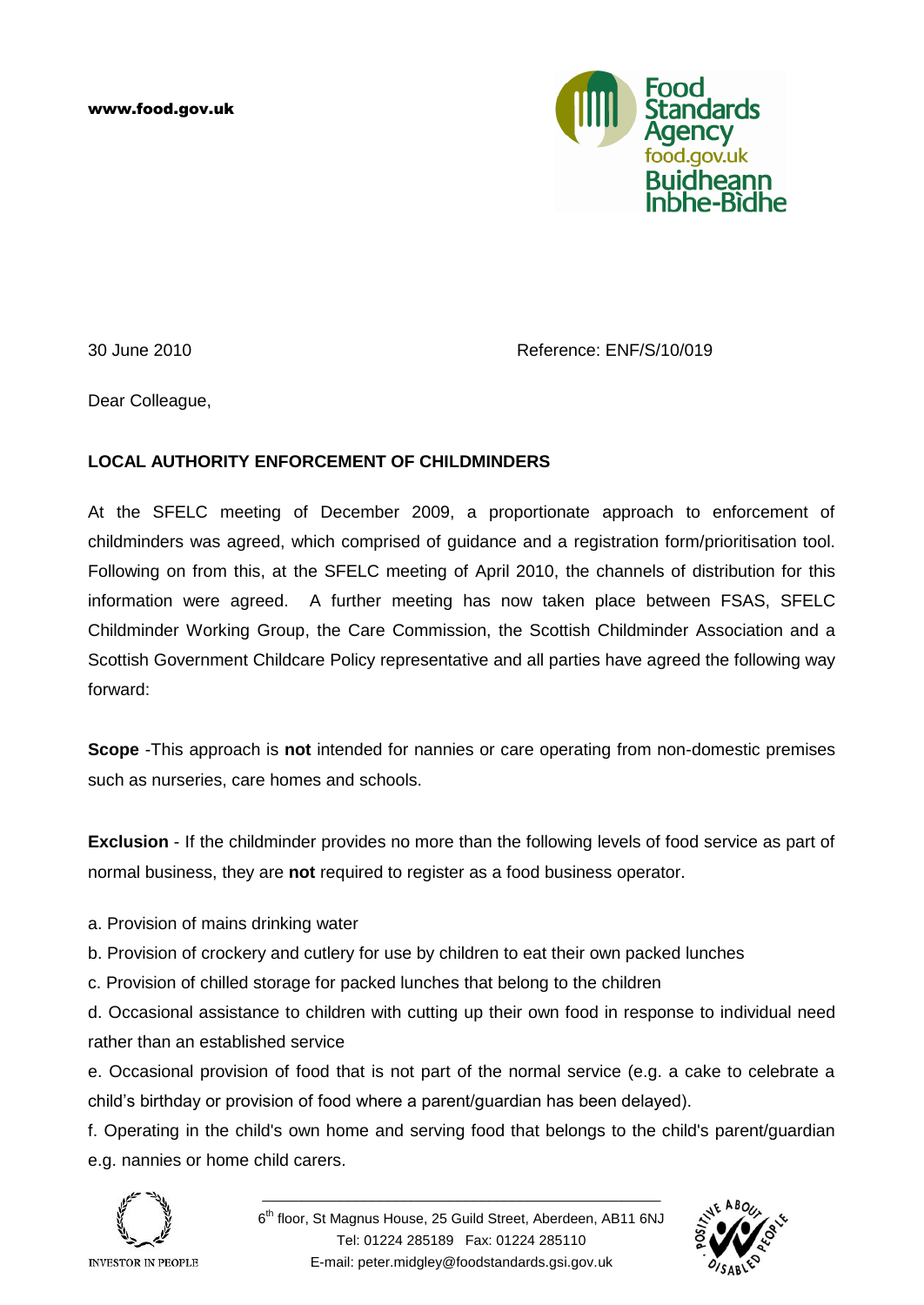**Existing Childminders** - Over the coming months, local authorities are asked to send out a registration form/prioritisation tool and an explanatory letter (both attached at the end of this letter) to childminders in their area. Lists of these childminders are already being sent to local authorities from the Care Commission.

Childminders are then expected to return these registration forms to local authority (Environmental Health departments). Local authorities are asked to do a desktop exercise to prioritise visits. Childminders categorised as high priority should be visited as soon as possible within the first year following registration. Childminders categorised as low priority should be visited when resources permit and within three years of registration.

**New Childminders –** As part of the Care Commission registration process new childminders will be sent the registration form and guidance and asked to return the registration form to their local authority**.** The Care Commission website will also host these documents. The approach to prioritisation is intended to address a recognised inspection backlog that arose when existing small-scale childminders fell within the inspection programme. Clearly, new businesses will continue to register while the backlog is being addressed and the prioritisation tool can be used for new businesses until the backlog is fully addressed. In recognition of the Food Law Code of Practice, nothing in this protocol should lead local authorities to inspect lower risk establishments ahead of higher risk programmed inspections.

**Review** FSAS and SFELC will review this regime after it has been in place for one year.

The previously agreed guidance letter and registration form/prioritisation tool are attached at the end of this letter.

We thank you for your input to the development of this approach

**Yours sincerely**

Peter Midyley

Peter Midgley **Branch Head Enforcement Branch, Scotland.**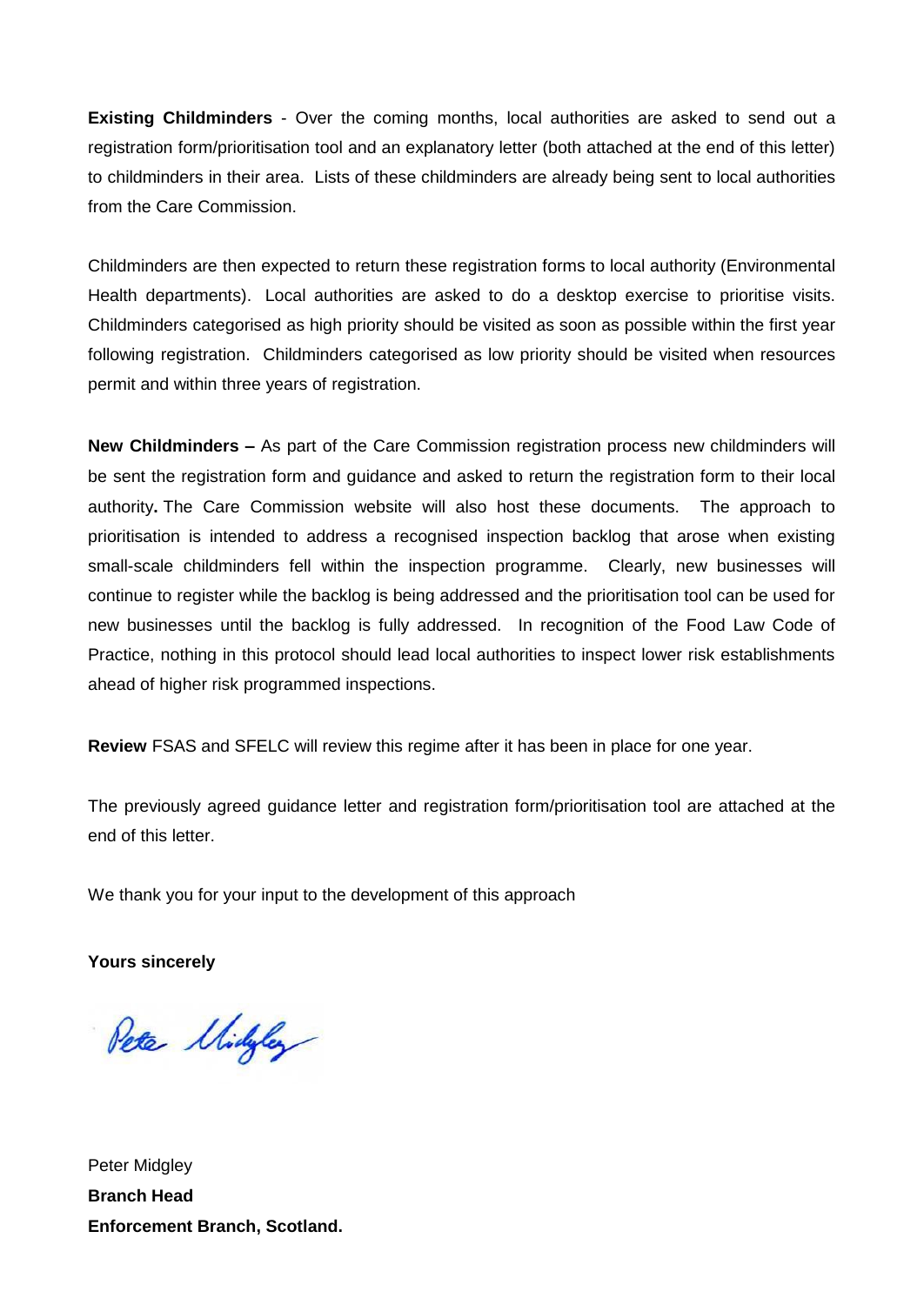# **Legal Requirements for Registered Childminders in Domestic Premises Operating as a Food Business**

The following guidance has been prepared by Food Standards Agency (FSA) and the Scottish Food Enforcement Liaison Committee for registered Childminders in domestic premises providing a food service to those in their care. The guidance has been produced in response to questions raised over whether childminders should register as food business operators. This guidance is aimed solely at registered childminders in domestic premises and is not intended for nannies and home child carers or care operating from non-domestic premises such as nurseries, care homes and schools.

#### **I don't provide any food services. Am I required to register as a food business operator?**

If you provide no more than the following levels of food service as part of your normal business, you are not required to register as a food business operator.

- a. Provision of mains drinking water
- b. Provision of crockery and cutlery for use by children to eat their own packed lunches
- c. Provision of chilled storage for packed lunches that belong to the children

d. Occasional assistance to children with cutting up their own food in response to individual need rather than an established service

e. Occasional provision of food that is not part of the normal service (e.g. a cake to celebrate a child"s birthday or provision of food where a parent/guardian has been delayed).

f. Operating in the child's own home and serving food that belongs to the child's parent/guardian e.g. nannies or home child carers.

#### **If I do need to register as a food business operator, how should I do it?**

To register as a food business operator you will need to inform your local authority - the authority where your 'business' is based. Registering as a food business operator is free of charge. You should complete the simple registration form attached and return it to your local Environmental Health department. Your local Environmental Health department will be based in the Council to whom you pay Council Tax. To find the contact details of your nearest local authority please see the Food Standards Agency website at <http://www.food.gov.uk/enforcement/enforceessential/yourarea/>

#### **What happens once I have registered as a food business operator?**

Once you have registered as a food business operator with your local authority, an enforcement officer will contact you to arrange a suitable time to visit. The enforcement officer will carry out an initial inspection of your "premises" and will discuss general food hygiene practices to ensure food is being prepared safely.

## **Will my domestic situation be taken into account?**

You have a general duty, in addition to the welfare requirements to ensure that food you provide is safe. However, your local authority enforcement officer will take your domestic environment into consideration and will help you put in place practical and proportionate measures to ensure food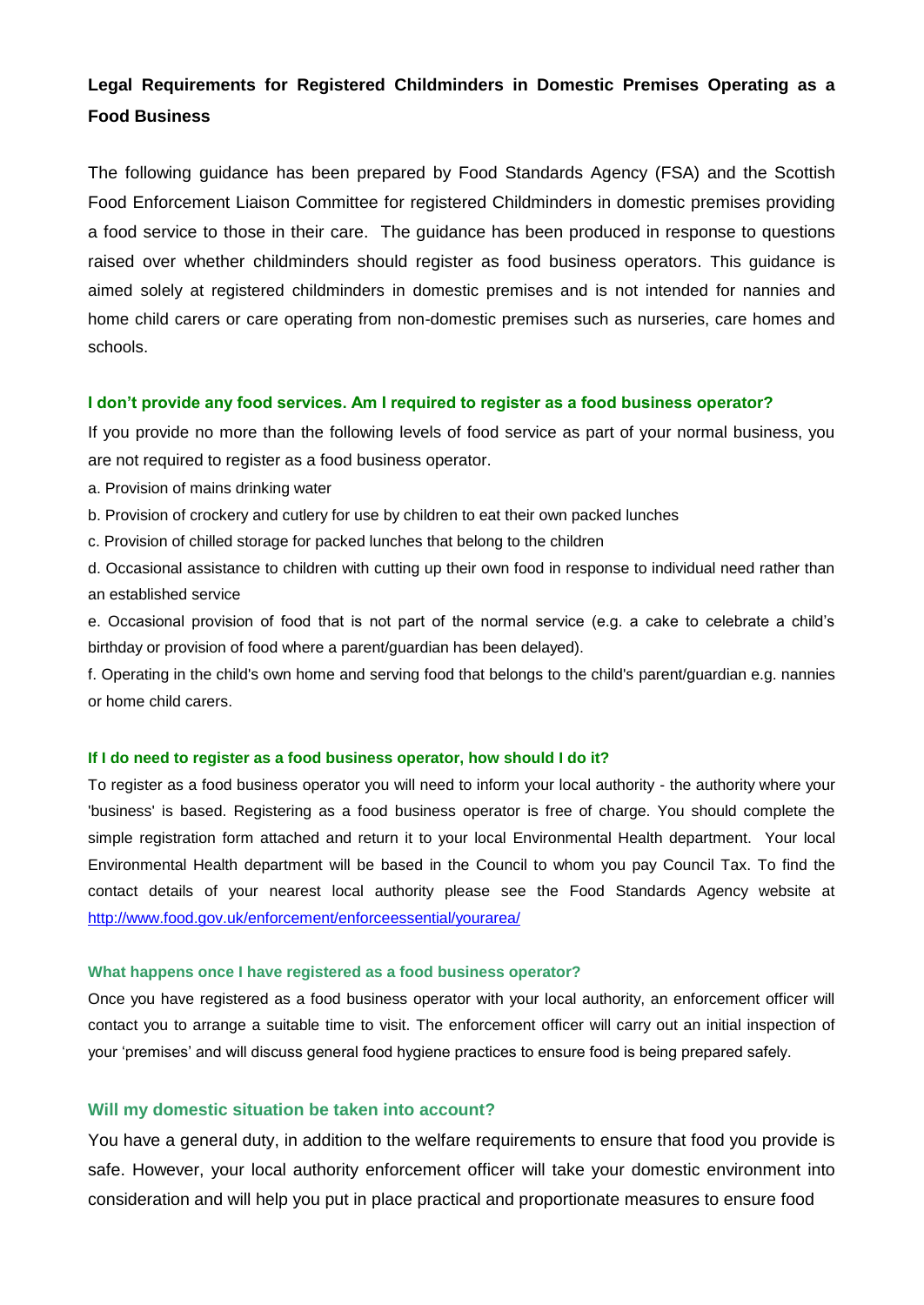safety. The legislation concerning food hygiene has a specific section relating to domestic property used as a food business and Appendix 1 explains the legal requirements.

# **When will my initial inspection take place?**

When you return the enclosed registration form to your local Environmental Health department, your business will be prioritised based on the nature of food activity you carry out. The Environmental Health department will visit the higher priority food businesses first and the initial inspection should take place during the same year that you register. Lower priority food businesses will receive their initial inspection as soon as resources permit. Further information on your initial inspection can be obtained from your local Environmental Health department.

# **Where can I get further advice?**

Further advice for childminders operating as a food business will be made available shortly at www.food.gov.uk/enforcement/enforceessential/startingup/childminders/. In the meantime some more general advice is available on the FSA Website at www.eatwell.gov.uk . Registered childminders can also discuss these matters and other concerns with their local authority.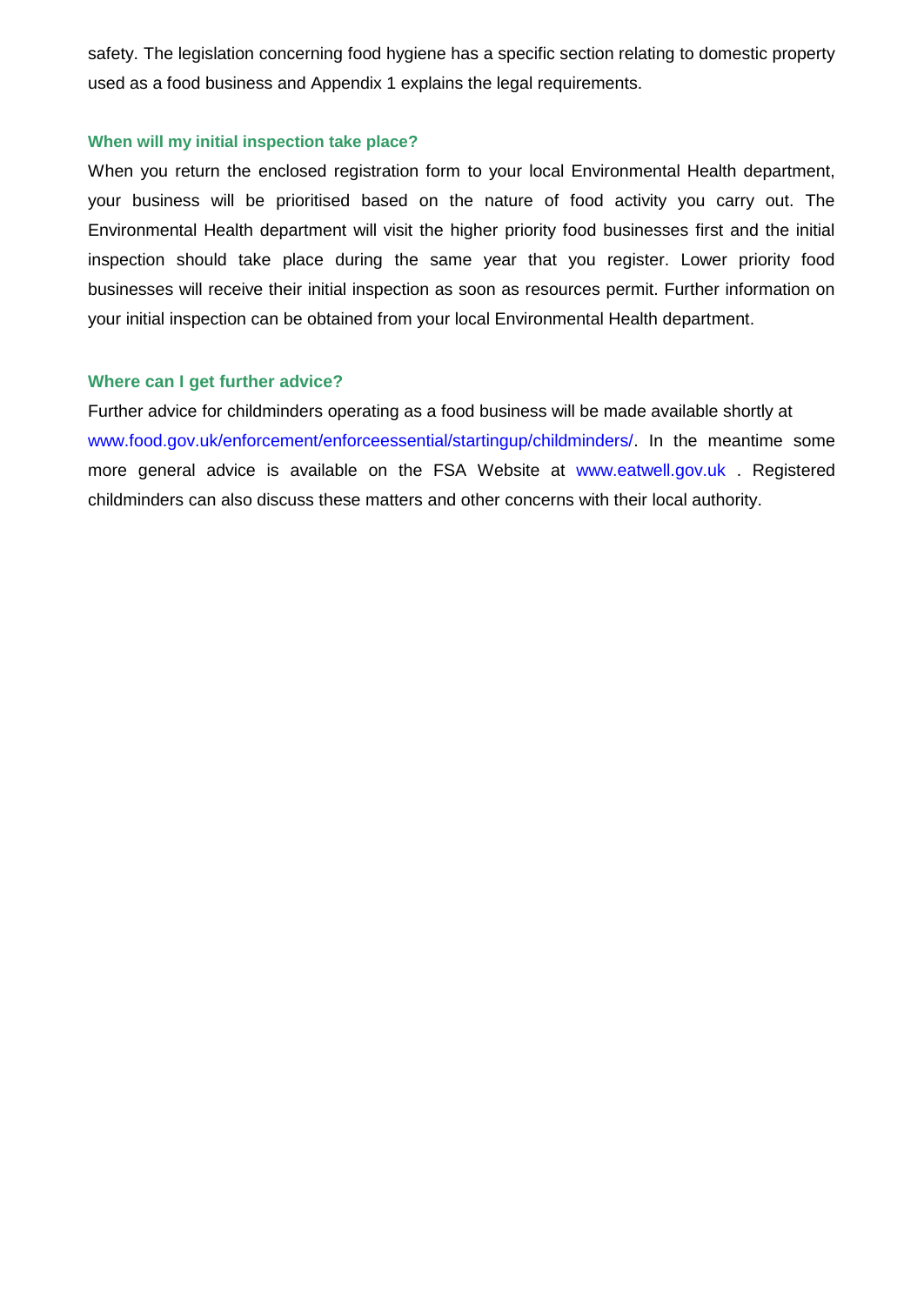### **Appendix 1**

#### **Relevant Hygiene Requirements**

Where domestic houses are used to regularly prepare food as part of a business the premises must be positioned, designed, constructed and kept clean and maintained in good repair and in a condition that avoids the risk of contamination, particularly from animals and pests, as far as reasonably practical.

What the law says:

Where necessary:

> You must have appropriate facilities to maintain adequate personal hygiene, including facilities to wash and dry hands hygienically, hygienic toilet facilities and changing facilities.

> Surfaces that are touched by food must be in a sound condition and be easy to clean and, where necessary, to disinfect. This means that they need to be made of materials that are smooth, washable, corrosion-resistant and non-toxic, unless you can satisfy your local authority that other materials are appropriate.

> You must have adequate facilities for the cleaning and, where necessary, disinfecting of working utensils and equipment.

> If you wash or clean foods as part of your business, then you must have adequate facilities to do this hygienically.

> You must have an adequate supply of hot and/or cold water that is "potable" (drinking quality).

> You must have adequate arrangements and/or facilities to store and dispose of hygienically any hazardous and/or inedible substances, and waste (whether liquid or solid).

> You must have adequate facilities and/or arrangements for keeping food at suitable temperatures and monitoring these.

> You must place foods in a way that avoids the risk of contamination as far as reasonably practical.

Well maintained domestic kitchens are capable of meeting these legal requirements, generally without modification. Some steps will need to be taken to minimise the risk of contamination arising from normal domestic activities. Specifically:-

**Pets** should be kept out of kitchen when food is being prepared due to the risk of crosscontamination – when harmful bacteria are spread onto food from other food surfaces, hands or equipment. You should be able to demonstrate therefore that where pets can gain access to food preparation areas, procedures are in place to adequately wash and disinfect work surfaces and cooking utensils before any food handling or preparation takes place.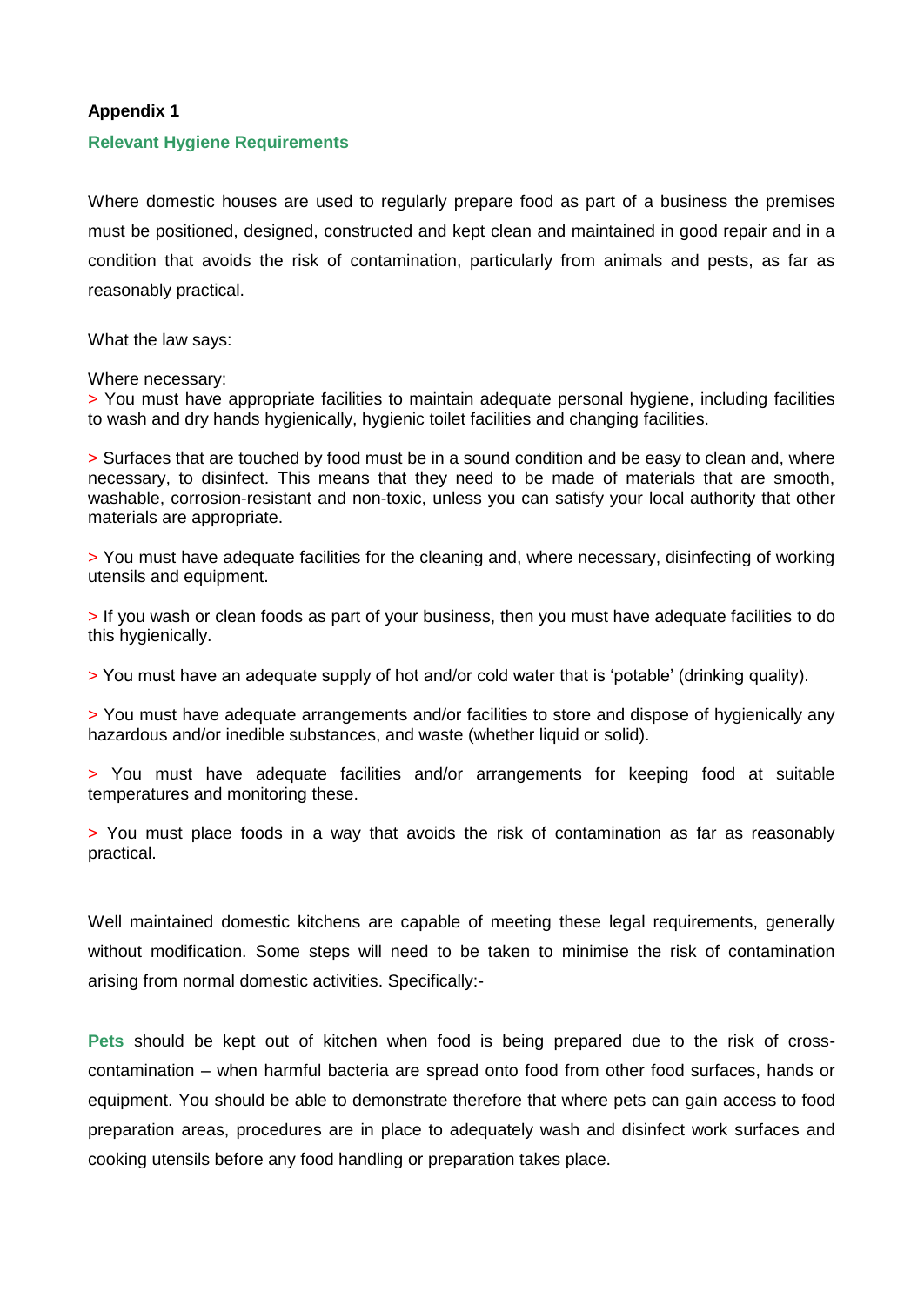**Baby changing facilities** should be kept away from food preparation areas.

**Laundry** should not carried out at the same time as food preparation and measures are in place to ensure that detergents and soiled clothing etc do not come into direct contact with work surfaces or cooking utensils.

In addition to these specific requirements for domestic property there are other legal requirements that all food businesses must comply with.

## **Food safety management procedures**

All food business operators, including childminders, must put in place food safety procedures based on the principles of Hazard Analysis and Critical Control Point (HACCP). Food business operators must establish documents and records commensurate with the nature and size of their business to demonstrate the effective application of their food safety procedures.

The Food Standards Agency has developed a pack to support compliance with this requirement called "Safer Food Better Business for Childminders". The pack is available free of charge from the Food Standards Agency. It is recognised that this pack is not the only means of securing compliance with this requirement and childminders may choose to implement, maintain and document their food safety procedures in an alternative format. Irrespective of the format used, enforcement officer will be looking to see that procedures adopted are effective and clearly understood by the childminder. Where deficiencies are noted the enforcement officer may suggest changes to procedures or records to ensure food safety is secured and effective operation of procedures is demonstrated.

## **Food hygiene training**

Food handlers engaged in any food business are required to be trained in food hygiene matters commensurate with their work activities. The training needed will relate to the type of food that is being handled. 'High risk' food handlers will require more training than those who handle 'low risk' foods. There is no requirement for food handlers to attend formal courses or to acquire food hygiene qualifications. However it is important that food handlers have sufficient knowledge to prepare and supply food that is safe to eat.

There are various agencies that provide food hygiene training courses. There are also internet and electronic courses and resources. Further details of food hygiene training providers can be obtained from your nearest local authority.